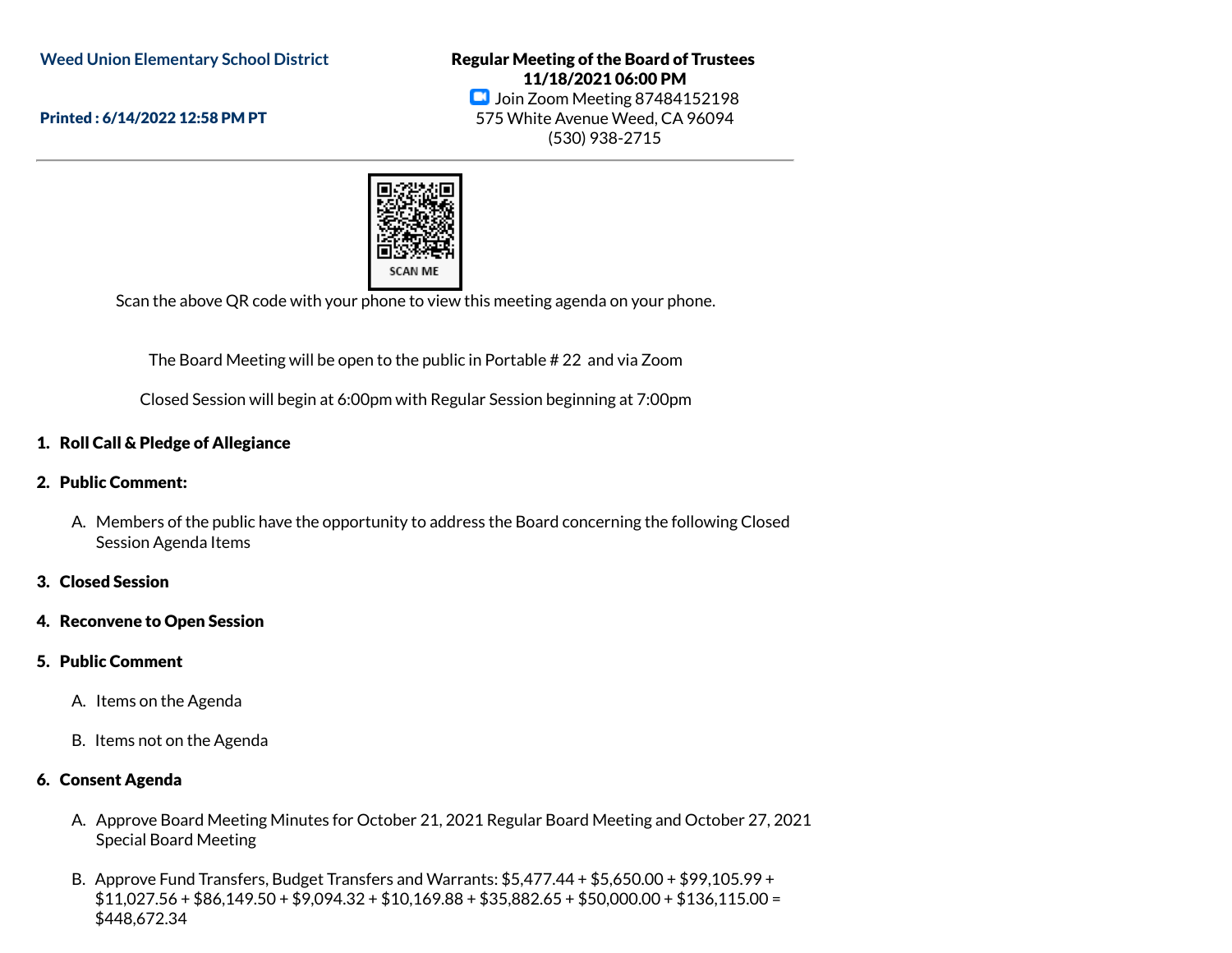- C. Approve Personnel Action Report
- D. Approve Kunsman Fence Co. Purchase
- E. Approve Norcal Container Purchase
- F. Approve Staff Seniority Lists
	- I. Classified Staff
	- II. Certificated Staff
- G. Approve Kathy Besk Agreement
- H. Second Reading
	- I. Board Policy 5121 Grades/Evaluation of Student Achievement
	- II. Administrative Regulation 5121 Grades/Evaluation of Student Achievement
- I. Advantage Paving Change Orders totalling \$9,435.76
	- I. Change Order 1 = \$1,184.00
	- II. Change Order 2 = \$2,358.94
	- III. Change Order 3 = \$2,358.94
	- IV. Change Order 4 = \$2,358.94
	- V. Change Order 5 = \$ 1,174.94

### 7. Updates

- A. Certificated Staff
- B. Classified Staff
- C. Student Support Services Team
- D. Construction Progress

### 8. Action Items